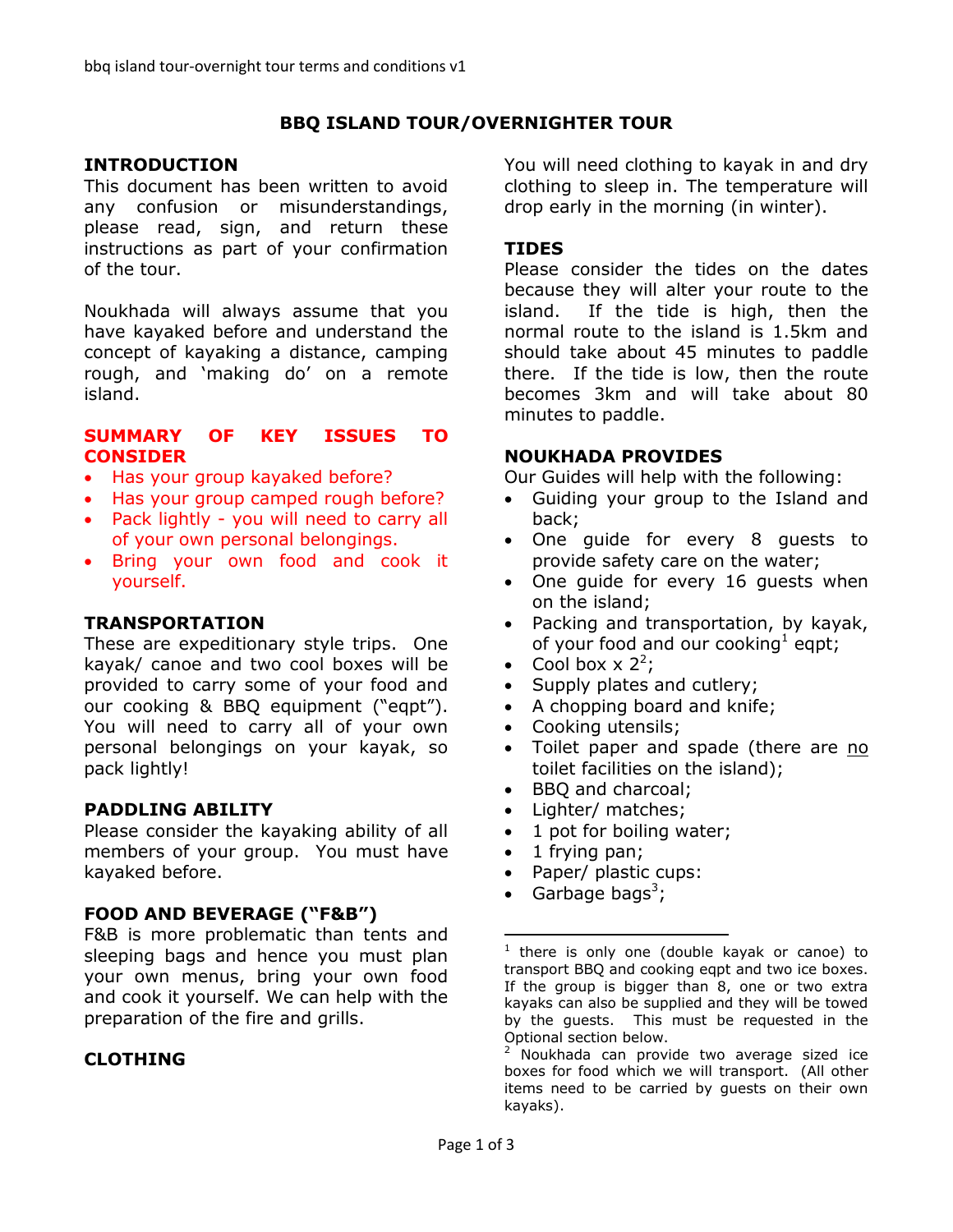- Provide fresh water to refill reusable drinking bottles<sup>4</sup>.
- Noukhada will carry emergency water for the kayaking.
- $\bullet$  1 dry bag
- Tent (3 person) (for overnighter)
- Sleeping mat (thin) (for overnighter)

## **NOUKHADA WILL NOT PROVIDE**

- Extra dry bags are not provided, but will be available for purchase on site. Please take responsibility for waterproofing your own belongings.
- F&B the tour is not catered.
- Sleeping bags The overnighter tour is expedition style, carry as little as possible.
- Sunscreen

## **OPTIONAL**

Please tick the following items you would like to be included in your trip:

- Ice
- Sugar
- Coffee/tea/milk substitute
- Extra frying pan
- 2 extra kayaks (will be towed by guests) (for groups of 8 or larger)

#### **BOOKING**

 $\overline{a}$ 

To book a BBQ island tour or Overnighter trip with us, we require a minimum of 8 guests and require a 50% deposit to secure the booking.

## **CANCELLATION POLICY**

Please note that if you have made a deposit and must cancel your reservation, our refund policy is as follows:

 $3$  You will clean-up after yourself and the quides will assist.

<sup>4</sup> Noukhada refuses to supply bottled drinking water but will refill reusable drinking bottles from large drinking water bottles.

**For large bookings** of 16 or more people if you give:

- $\bullet$  > 21 working days ("wd"), notice of cancellation ("canx") then you get a refund of 100%; or
- $=$  < 21 wd and > 7 wd, notice of canx you get a refund of 50%; or
- $\bullet$  < 7 wd, notice of canx then you receive no refund.

**For small bookings** of individuals, families if you give:

- 7 wd, notice of canx then you get a refund of 100%; or
- $\bullet$  = < 7 wd and > 2 wd, notice of canx you get a refund of 50%; or
- $\bullet$  < 2 wd, notice of canx then you receive no refund.

If Noukhada canx the activity (normally because of bad weather) then you have two choices: Reschedule the activity; or refund.

All refunds will be less any bank charges and will be done only through the original mode of payment.

I have read and the above and I understand the terms and conditions for my BBQ/Overnight Tour. I take full responsibility to pass on this information to the rest of my group.

Name **and all the set of the set of the set of the set of the set of the set of the set of the set of the set of the set of the set of the set of the set of the set of the set of the set of the set of the set of the set of** 

Signature \_\_\_\_\_\_\_\_\_\_\_\_\_\_\_\_\_\_\_\_\_

Date \_\_\_\_\_\_\_\_\_\_\_\_\_\_\_\_\_\_\_\_\_\_\_\_\_